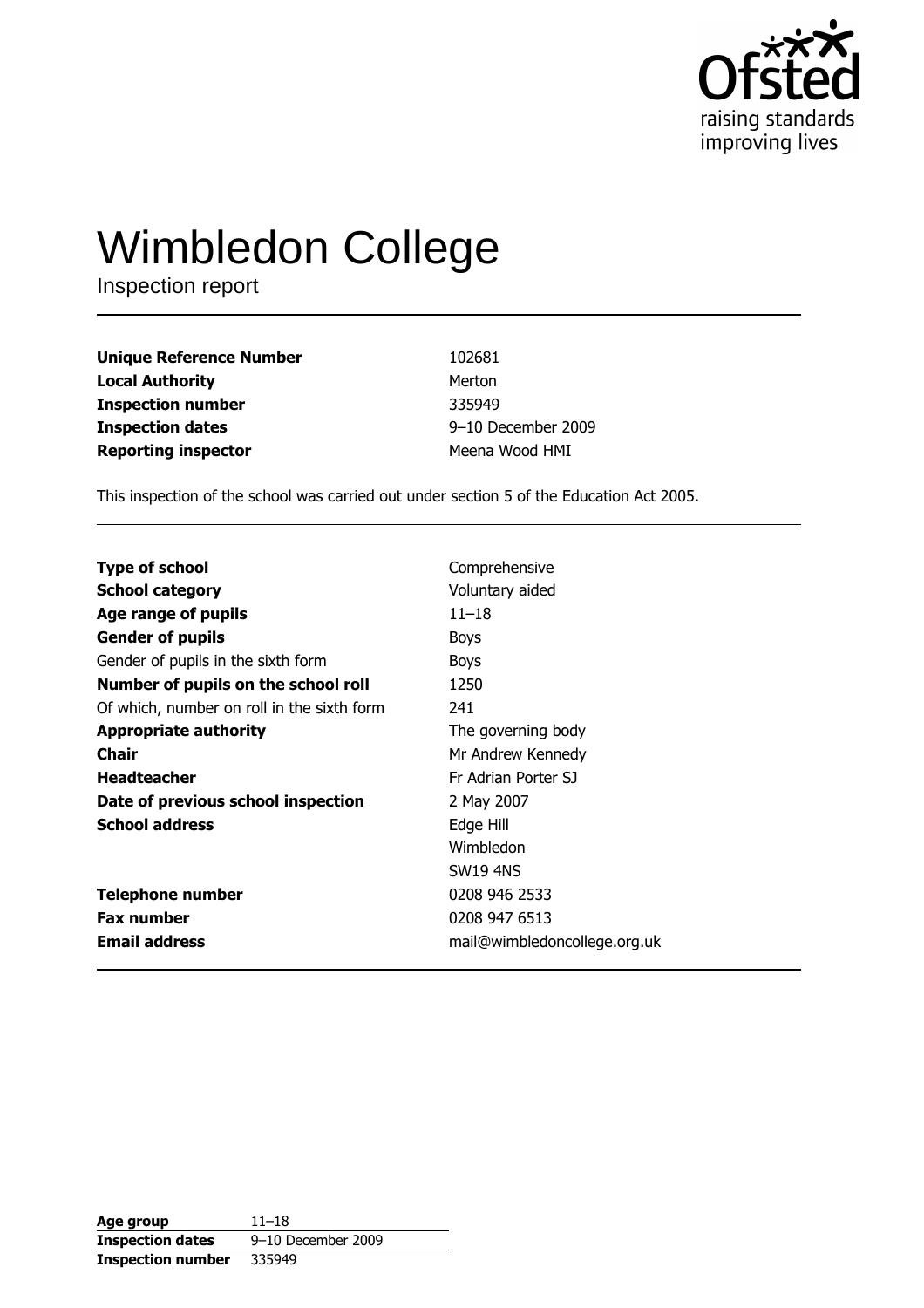The Office for Standards in Education, Children's Services and Skills (Ofsted) regulates and inspects to achieve excellence in the care of children and young people, and in education and skills for learners of all ages. It regulates and inspects childcare and children's social care, and inspects the Children and Family Court Advisory Support Service (Cafcass), schools, colleges, initial teacher training, work-based learning and skills training, adult and community learning, and education and training in prisons and other secure establishments. It rates council children's services, and inspects services for looked after children, safequarding and child protection.

Further copies of this report are obtainable from the school. Under the Education Act 2005, the school must provide a copy of this report free of charge to certain categories of people. A charge not exceeding the full cost of reproduction may be made for any other copies supplied.

If you would like a copy of this document in a different format, such as large print or Braille, please telephone 08456 404045, or email enquiries@ofsted.gov.uk.

You may copy all or parts of this document for non-commercial educational purposes, as long as you give details of the source and date of publication and do not alter the documentation in any way.

Royal Exchange Buildings St Ann's Square Manchester M2 7LA T: 08456 404045 Textphone: 0161 618 8524 E: enquiries@ofsted.gov.uk W: www.ofsted.gov.uk © Crown copyright 2009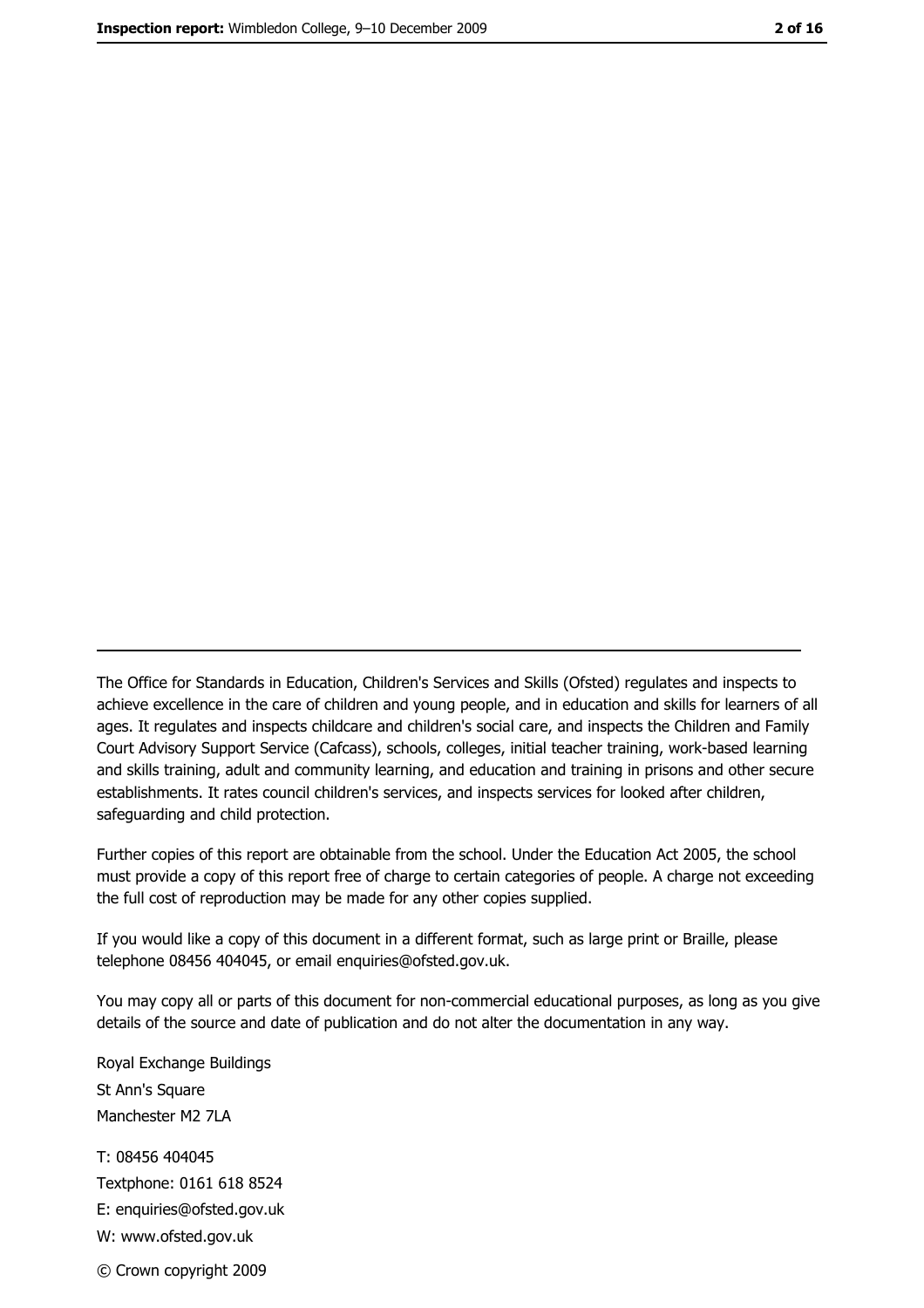# **Introduction**

This inspection was carried out by one of Her Majesty's Inspectors and four additional inspectors. The inspectors visited 50 lessons, and held meetings with the chair of governors, staff and students. They observed the school's work and looked at the school development plan and departmental reviews, a range of school policies, local authority reviews, governing body minutes, internal teaching and learning observations, students' work, 256 parental questionnaires, 126 pupil questionnaires and 32 staff questionnaires.

The inspection team reviewed many aspects of the school's work. It looked in detail at the following:

- Whether teaching and assessment practice are sufficiently tailored to students'  $\blacksquare$ abilities, levels and prior attainment.
- The learning and progress of individual students in lessons.  $\blacksquare$
- Outcomes in the sixth form.  $\blacksquare$
- Students' behaviour in lessons and around the school.  $\blacksquare$
- The capacity of leaders and managers to make sustained improvements.  $\blacksquare$

## **Information about the school**

Wimbledon College is a large Roman Catholic school that has been run by the Jesuits since 1892. The sixth form operates as a partnership with Ursuline High School, Holy Cross School and Richard Challoner School. The school has specialist status in science and mathematics. The school roll has reduced over the last three years. The number of students with special educational needs and/or disabilities is in line with national averages, although the proportion who have a statement of special educational needs is high. The number of students from a minority ethnic background is high; White Other, Black African and Caribbean are the largest groups. The number of pupils who speak languages other than English is high. A low number of students are eligible for free school meals.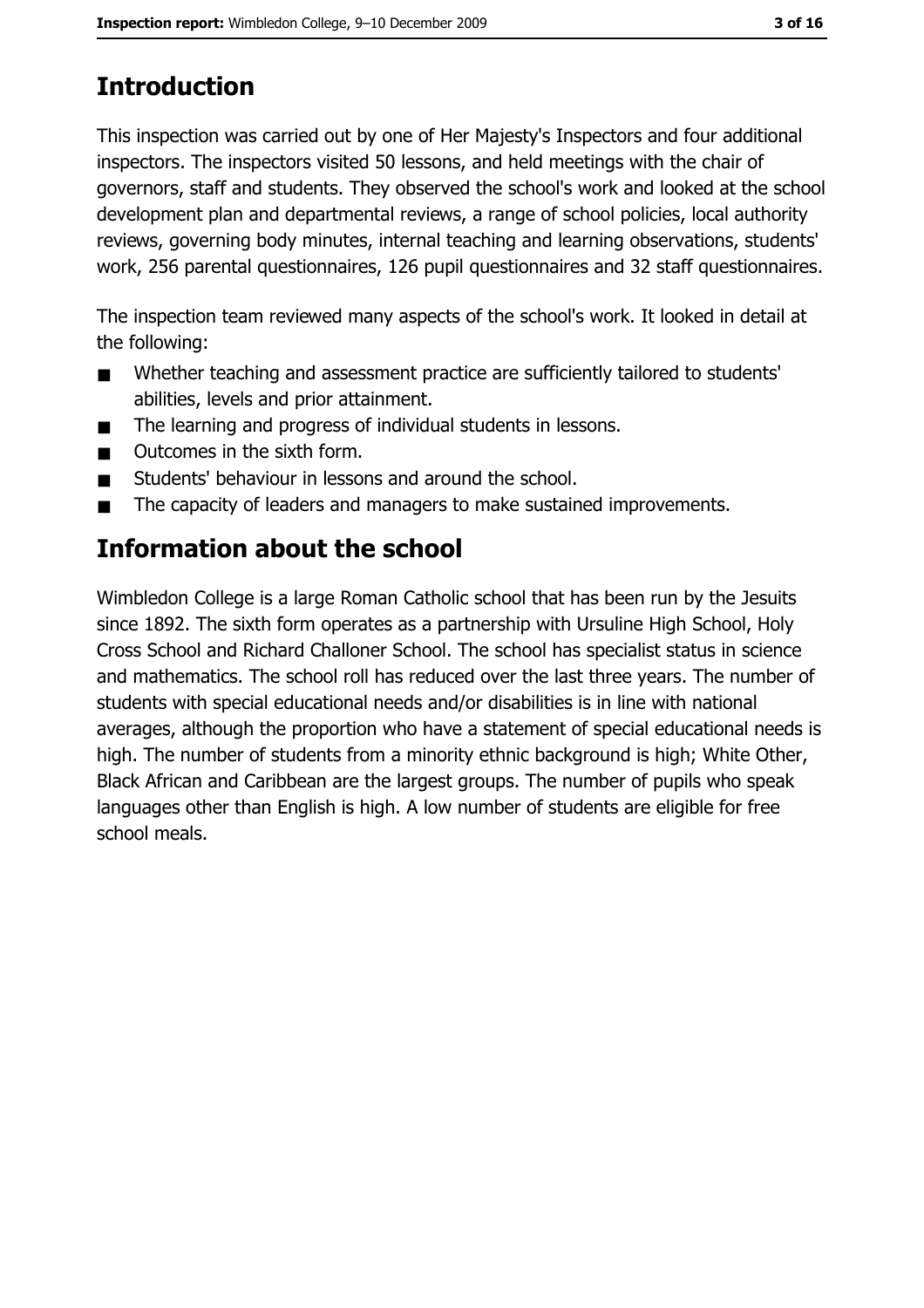## **Inspection judgements**

## Overall effectiveness: how good is the school?

#### The school's capacity for sustained improvement

#### **Main findings**

Wimbledon College, a satisfactory school with a good sixth form, has improved significantly in some respects since the last inspection. In particular, senior leaders and managers have successfully raised standards and achievement for students in the sixth form, so that outcomes are now good. Moreover, the robust and timely analysis of performance data by senior and middle mangers now ensures the early identification of potential underachievement for all students across the school, including in the sixth form. However, the school's internal observation processes have not focused sufficiently on learning in lessons to ensure that all students make the progress they are capable of.

A good academic curriculum, strengthened by a range of highly enjoyable extra-curricular sporting, cultural and academic activities, along with the satisfactory teaching and assessment, develop students into well-rounded individuals. Students make satisfactory academic progress by Year 11, attaining standards that are above national averages. Students who are at risk of not achieving their potential are offered well-structured interventions, such as additional tuition out of lessons that is tailored to their needs. Learning and progress in lessons are generally strongest in science, mathematics, Spanish, art, drama, design and technology and physical education, where good teaching and assessment and high levels of enjoyment in learning were observed by inspectors. In some lessons, especially in English, teachers' planning does not take students' prior attainment into account and the tasks set do not sufficiently challenge the more-able students. In addition, students are not offered sufficient opportunities for independent and collaborative learning and development of higher order thinking skills, and teachers do not always check the knowledge and skills students are acquiring in lessons. Another area of inconsistency lies in the marking of students' written work: the quality of feedback is too variable, so that significant numbers of students do not know how to improve against their targets. Students receive good academic guidance on their next steps in Years 9 and 11 and are able to sample courses they may wish to undertake in the sixth form so that they make the right choices.

The headteacher has provided strong leadership in developing a learning environment of mutual consideration and strong moral purpose. Students are very well-behaved in lessons and the majority are respectful, courteous and highly motivated and take responsibility for their own safety. This helps to promote a cohesive and welcoming community for students and staff. As one parent reported, 'My sons are growing into happy, independent and confident young men under the excellent guidance and tutorage of the teachers; the school has a strong pastoral ethos, all boys thrive in a safe community and we, as a family, are proud to be part of the school.'

Leaders and managers are now prioritising the need to address weaknesses and

| 3 |
|---|
| J |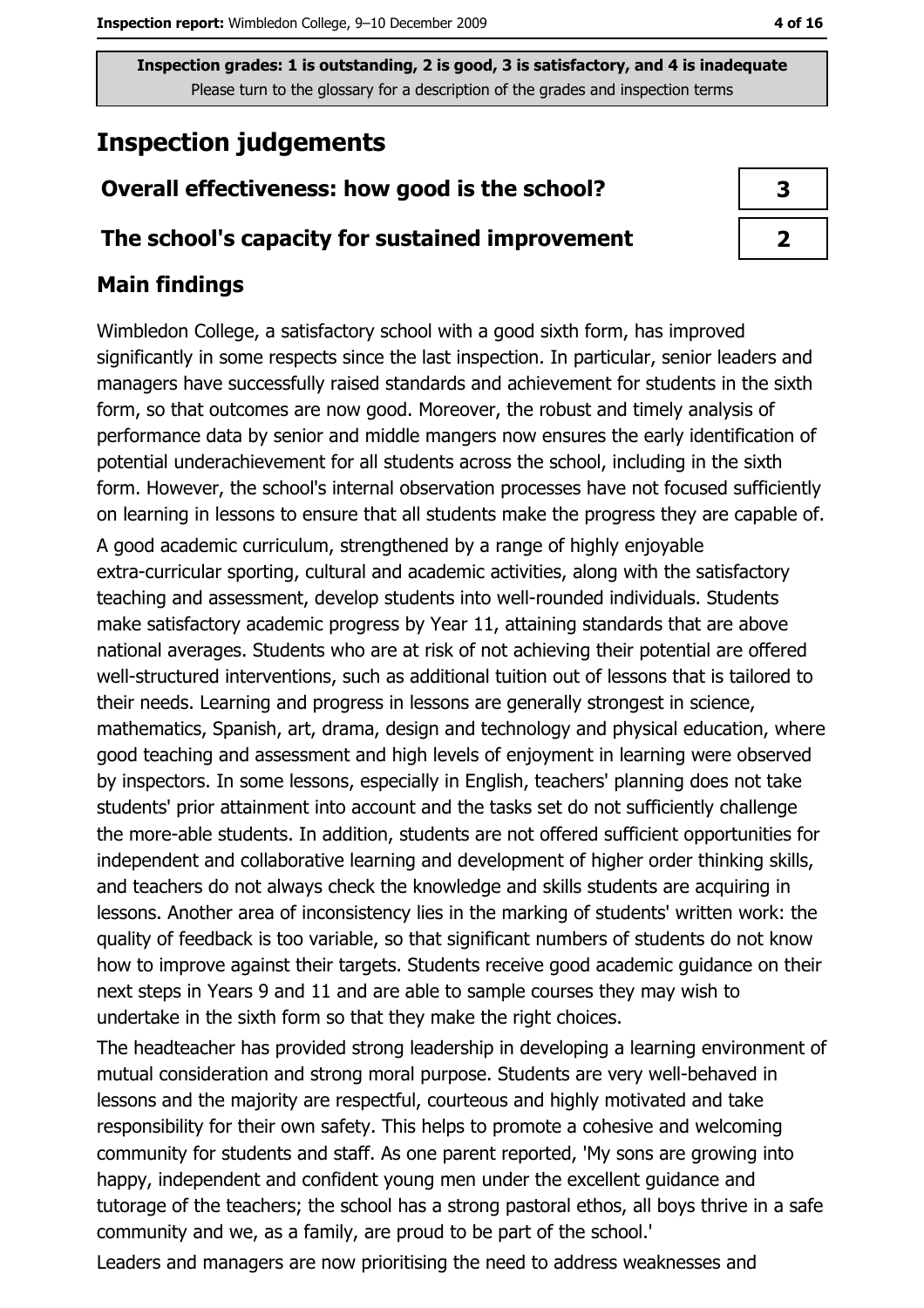inconsistencies in teaching and assessment, so as to drive students' learning and progress further. Based on the track record of sustained improvements in addressing weaknesses, leaders and managers now demonstrate good capacity for achieving this.

#### What does the school need to do to improve further?

- Improve learning and progress in lessons so that students make good progress  $\blacksquare$ from Years 7'11 and outstanding progress in Years 12'13 by July 2010:
	- matching activities and tasks consistently well to students' abilities by making use of data on students' prior attainment
	- checking more closely all students' knowledge and acquisition of skills during lessons
	- providing consistently effective marking, and ensuring students redraft their work and catch up on work missed
	- informing students of how to improve on their targets through more precise and focused quidance
	- ensuring a tighter focus on learning, progress and assessment during internal lesson observations.

## **Outcomes for individuals and groups of pupils**

Over the last three years, students' standards have risen and are well above national average levels. Progress is satisfactory in Key Stage 3, with students making slightly better progress in Years 10 and 11. Even though the number of GCSE high grades A\*'A have increased in 2009, a significant number of students who are more able do not consistently make the progress they are capable of. Moreover, there is some variability across subjects and across key stages, in terms of progress and attainment. During lessons students were making slightly better progress in Key Stage 4 than in Key Stage 3, and making the most progress in the sixth form. The work seen in lessons and in students' books confirms that standards are above average. In the best lessons students were responsive, actively contributed to their learning and visibly enjoyed their work. In one science lesson students displayed responsible cooperative relations with one another, researched topics of revision and presented these to their peers, leading to good levels of independent learning and peer assessment. In the core subjects students, especially the more able, attain better results in mathematics and science than in English, where in general they make slower progress, with too many not achieving their potential.

The school has put effective support and interventions in place for students who have been identified as underachieving, including those identified with moderate learning difficulties, specific learning difficulties such as dyslexia, and those with behavioural, emotional and social difficulties. Outcomes for these students are good; owing to the well-targeted, inclusive support they receive, and they make good progress.

 $\overline{\mathbf{3}}$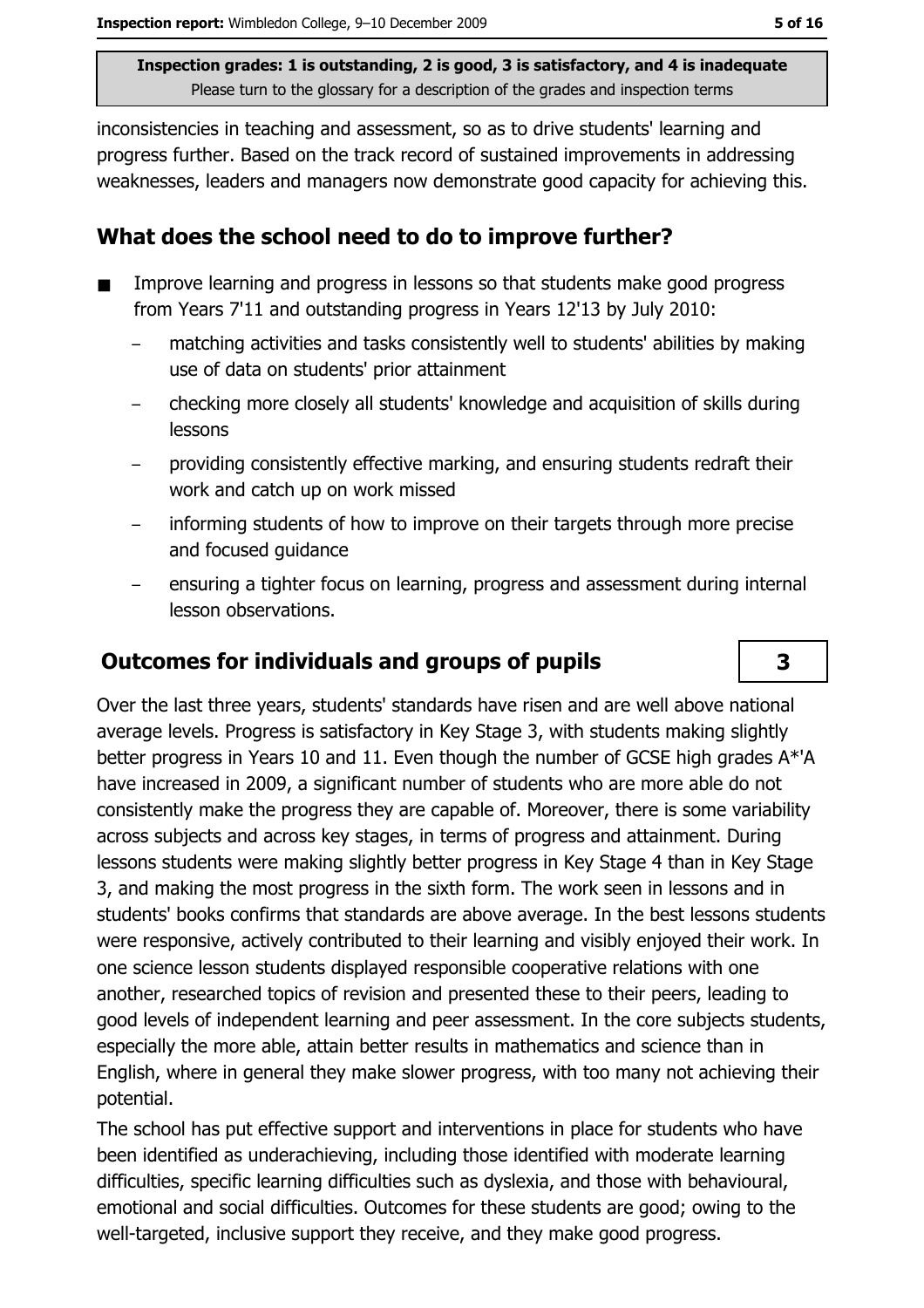Students report that they feel safe in the school and adopt healthy lifestyles. The uptake of sporting activities, including swimming, is high. A weekly physical education lesson is dedicated to health fitness with all boys benefiting from regular fitness tests and the on-site studio facilities. With regard to students' diet, inspectors agreed with the concerns expressed in some parents' questionnaires on the lack of healthy variety provided by the school's refectory.

The school Caucus followed by all students has resulted in a strong sense of acceptable and morally correct behaviour. Fund-raising activities, links with international communities, culturally themed assemblies and a Chaplaincy programme of reconciliation services all serve to develop good moral, cultural and spiritual awareness in students. However, the school has relied too heavily on a stringent code of sanctions to enforce good behaviour and this has led to increasing levels of internal and fixed-term exclusions. The school is now aware of the negative impact on learning and progress of students missing lessons, albeit for a short period.

Students have an effective level of involvement in shaping school activities through the student newspaper and debates. Their literacy, numeracy and information and communication technology skills are good and they are able to demonstrate the wider skills and aptitudes needed for further education and the world of work.

| Pupils' achievement and the extent to which they enjoy their learning<br>Taking into account:                             | 3              |
|---------------------------------------------------------------------------------------------------------------------------|----------------|
| Pupils' attainment <sup>1</sup>                                                                                           | 2              |
| The quality of pupils' learning and their progress                                                                        | 3              |
| The quality of learning for pupils with special educational needs and/or<br>disabilities and their progress               | $\overline{2}$ |
| The extent to which pupils feel safe                                                                                      | 2              |
| <b>Pupils' behaviour</b>                                                                                                  |                |
| The extent to which pupils adopt healthy lifestyles                                                                       |                |
| The extent to which pupils contribute to the school and wider community                                                   |                |
| The extent to which pupils develop workplace and other skills that will<br>contribute to their future economic well-being | $\mathbf{z}$   |
| Taking into account:<br>Pupils' attendance <sup>1</sup>                                                                   | 2              |
| The extent of pupils' spiritual, moral, social and cultural development                                                   |                |

These are the grades for pupils' outcomes

The grades for attainment and attendance are: 1 is high; 2 is above average; 3 is broadly average; and 4 is low.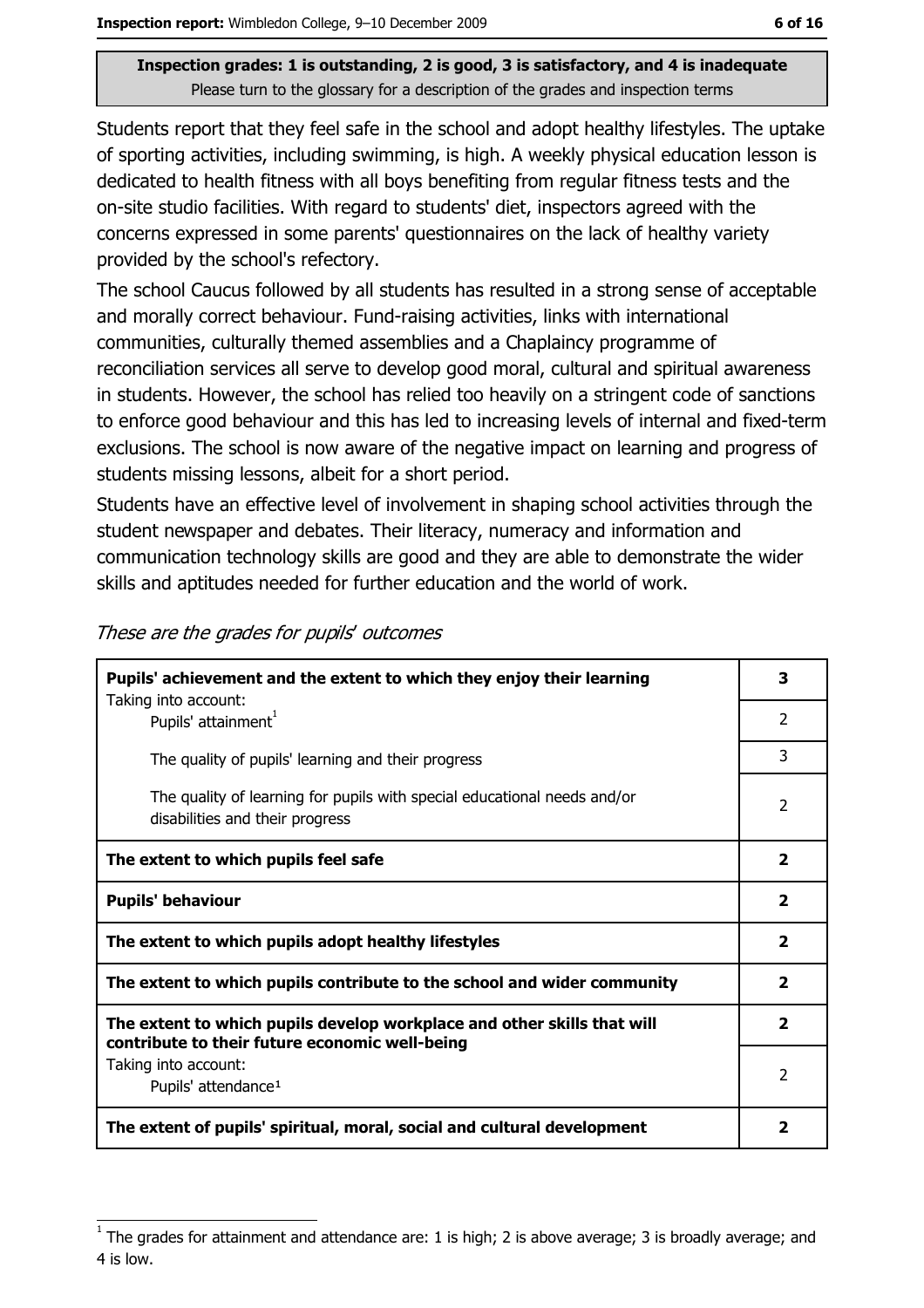#### How effective is the provision?

In the best lessons teachers use their strong subject knowledge effectively to inspire learning. In a Spanish lesson challenging and high expectations of students, along with excellent use of the target language by the teacher, encouraged students to develop good oracy skills and to visibly enjoy their learning. Good assessment techniques, such as open-ended questioning, checked students' understanding and ensured a better understanding of the grammatical rules being taught.

Where learning is slowed, it is usually because too much time is spent on teacher input and whole-class activities, where too few students participate in question and answer work or discussions and very little use is made of assessment activities that sufficiently check students' learning before moving on to the next activity or input. Teachers' regular assessments provide a helpful and detailed analysis of individual students' strengths and weaknesses in each unit, but they do not use this formative information and the excellent data they have on students' prior attainment in planning tasks and activities to meet individual needs. Marking of students' work is inconsistent. But even where marking is helpfully detailed, teachers do not ensure that students catch up on work missed or redraft work as necessary. The school has developed The Knowledge' website with an impressive array of homework and support tasks, much valued by parents and students.

Targets are regularly reviewed but are not always sufficiently aspirational, and students do not always know what they need to do to improve to reach their targets in individual subjects. Careful tracking of students' progress ensures that those who fall behind are offered good support through booster classes and assertive mentoring. The inclusion centre, a pupils' panel and a youth awareness project on site effectively support students at risk of exclusion, vulnerable students and their families.

Students and their parents receive good guidance on options in Years 9 and 11. The school offers a wide range of academic GCSEs that meet most students' needs, along with triple science, AS critical thinking and GCSE statistics for the more-able students. The school is rightly broadening subjects in Key Stage 4 to include BTEC level 2 science courses and rotating foundation subjects in Years 7 to 9, and this has especially benefited lower-ability students. Younger students are encouraged to read for pleasure and inspectors observed the impact of this in Years 10 and 11 English lessons, where students demonstrated a mature appreciation of poetry.

Students enjoy diverse extra-curricular activities, including a large army cadet force that provides good opportunities for older students to take on responsibility for younger students.

The school's specialist status in science has led to successful initiatives such as 'Figure It' Out', which enhances students' learning to learn skills. The school has good links with primary schools and provides challenging science and mathematics lessons for students identified as gifted and talented.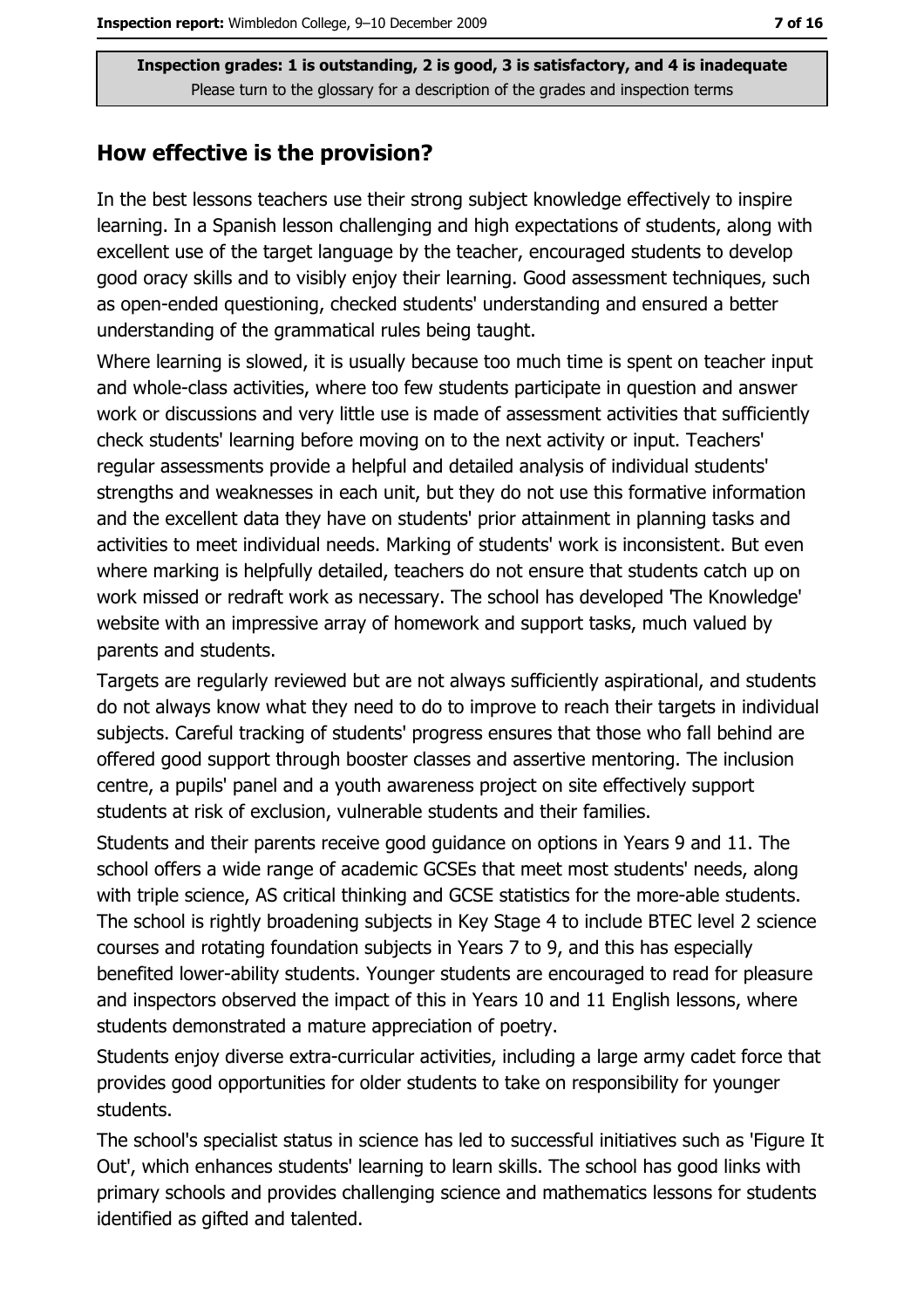These are the grades for the quality of provision

| The quality of teaching                                                                                    | 3 |
|------------------------------------------------------------------------------------------------------------|---|
| Taking into account:<br>The use of assessment to support learning                                          |   |
| The extent to which the curriculum meets pupils' needs, including, where<br>relevant, through partnerships |   |
| The effectiveness of care, guidance and support                                                            |   |

#### How effective are leadership and management?

The headteacher is a strongly motivated leader who has effectively focused the school's efforts on its priorities. Exemplary analysis of performance data by the deputy headteacher has supported detailed academic monitoring by teachers, leaders and managers. As a result, target-setting for students at whole-school level is based on accurate assessment. Departmental plans contain highly detailed analyses of performance data, but managers do not provide a sufficiently wide evidence base that includes a realistic appraisal of teaching. Moreover, little contribution is made to this process by teaching staff. This term senior managers are ensuring that internal lesson observations have a greater focus on assessment, learning and progress.

The robust challenge and support provided by the governors have been successful in driving achievement and outcomes in the sixth form. However, the governing body has not challenged the school sufficiently in improving the quality of teaching and learning in the main school. Staff questionnaires and interviews by inspectors revealed a significant number of teachers who expressed a desire for more structured professional development opportunities. Staff development has been enhanced through sharing students' views of their learning with teachers; however, sharing of good practice across subjects has not been facilitated, and is now recognised as the way forward by managers and teachers.

Safeguarding procedures are satisfactory. Robust risk assessments are in place, although the school has not ensured that a sufficient range of staff have received child protection training. The promotion of community cohesion is good. The impact of the school's activities has yet to be fully analysed, but the school has established good links and a range of partnerships with schools, universities and other organisations, including Jesuit schools. One such project involves assistance for building schools for Dalit in India. A police officer permanently on site provides good support for students through conflict resolutions. A strong parents' forum is consulted upon a range of issues and this informs subsequent school actions.

The promotion of equalities is good as the school rigorously monitors students' outcomes at both individual and group level, and much emphasis is placed on valuing differences through cultures and religions. Both parents and students say that bullying and racist incidents are generally dealt with swiftly.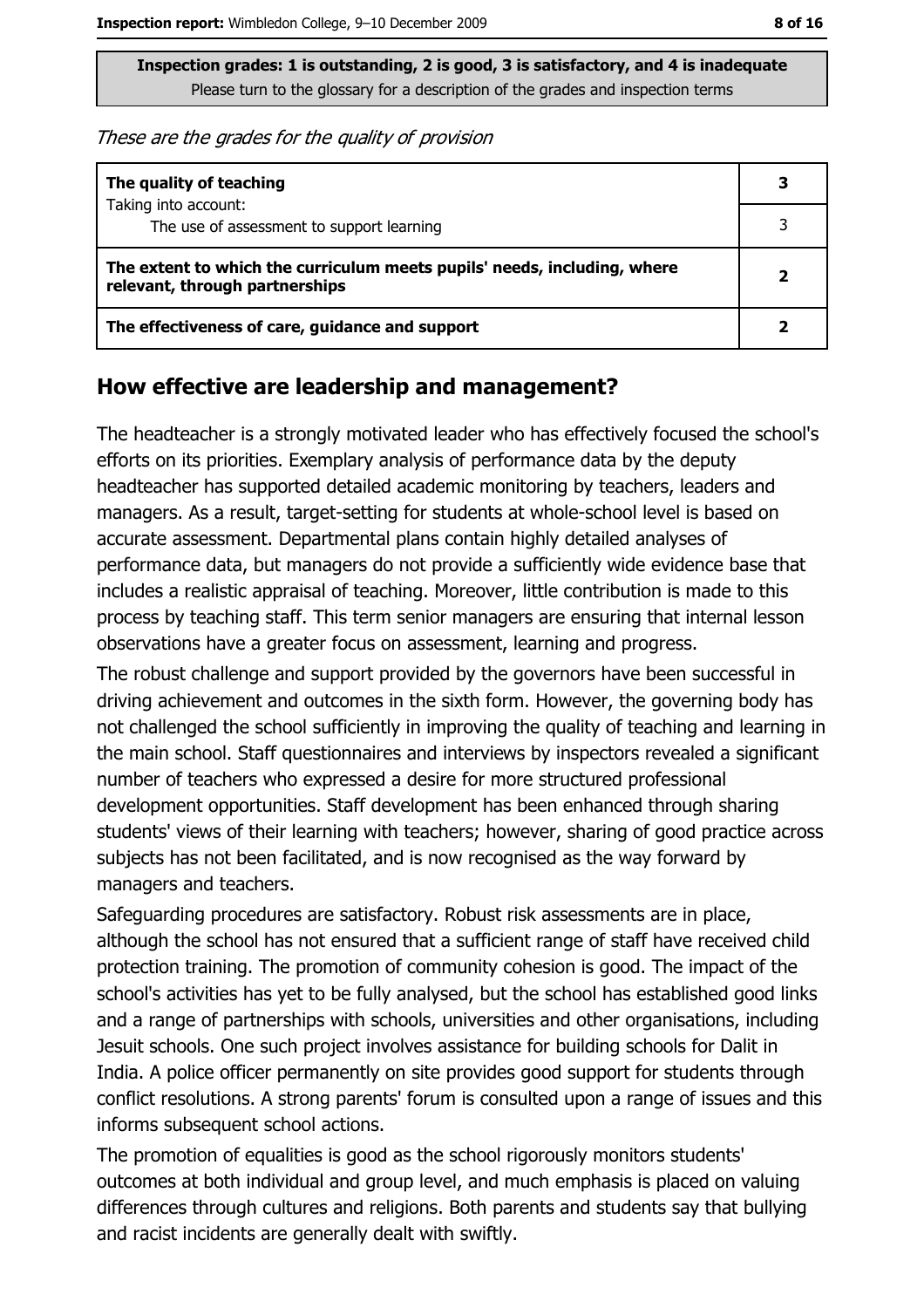These are the grades for leadership and management

| The effectiveness of leadership and management in embedding ambition and<br>driving improvement                                                                     | з                       |
|---------------------------------------------------------------------------------------------------------------------------------------------------------------------|-------------------------|
| Taking into account:<br>The leadership and management of teaching and learning                                                                                      | 3                       |
| The effectiveness of the governing body in challenging and supporting the<br>school so that weaknesses are tackled decisively and statutory responsibilities<br>met | 3                       |
| The effectiveness of the school's engagement with parents and carers                                                                                                | $\overline{\mathbf{2}}$ |
| The effectiveness of partnerships in promoting learning and well-being                                                                                              | 2                       |
| The effectiveness with which the school promotes equality of opportunity and<br>tackles discrimination                                                              | $\overline{\mathbf{2}}$ |
| The effectiveness of safeguarding procedures                                                                                                                        | 3                       |
| The effectiveness with which the school promotes community cohesion                                                                                                 | $\mathbf{2}$            |
| The effectiveness with which the school deploys resources to achieve<br>value for money                                                                             | 3                       |

#### **Sixth form**

Students make good progress and leave Year 13 with well-above-average standards at General Certificate of Education (GCE) A level. Students make better progress and reach higher standards in GCE A2 lessons than in GCE AS lessons, and there is some variation between subjects with significantly above-average results in mathematics, chemistry and physics, but with lower outcomes in English and the vocational subjects.

The quality of teaching and assessment is good. Inspectors observed examples that encouraged students to develop higher-order thinking skills, although in some cases students' ability to analyse and express their findings were more limited, as teachers do not provide sufficient opportunities for independent learning and group interaction. Students are articulate and their behaviour and attitudes to work are excellent. They are very well motivated and display a high level of personal responsibility. This has a significant impact on their academic outcomes and the progress they make.

The GCE A-level curriculum matches the needs of current students, although the school recognises that a number of potential entrants could be more successful in pursuing BTEC qualifications at level 3 in vocational subjects, and is revising the curriculum accordingly.

Students benefit from excellent care and guidance, owing to the robust tracking systems that monitor their progress and clear feedback from teachers on how to improve. Opportunities for enrichment, including fund-raising activities and mentoring for younger students, are good and students are enthusiastic about them. A dedicated parents' support association provides effective help for both students and parents.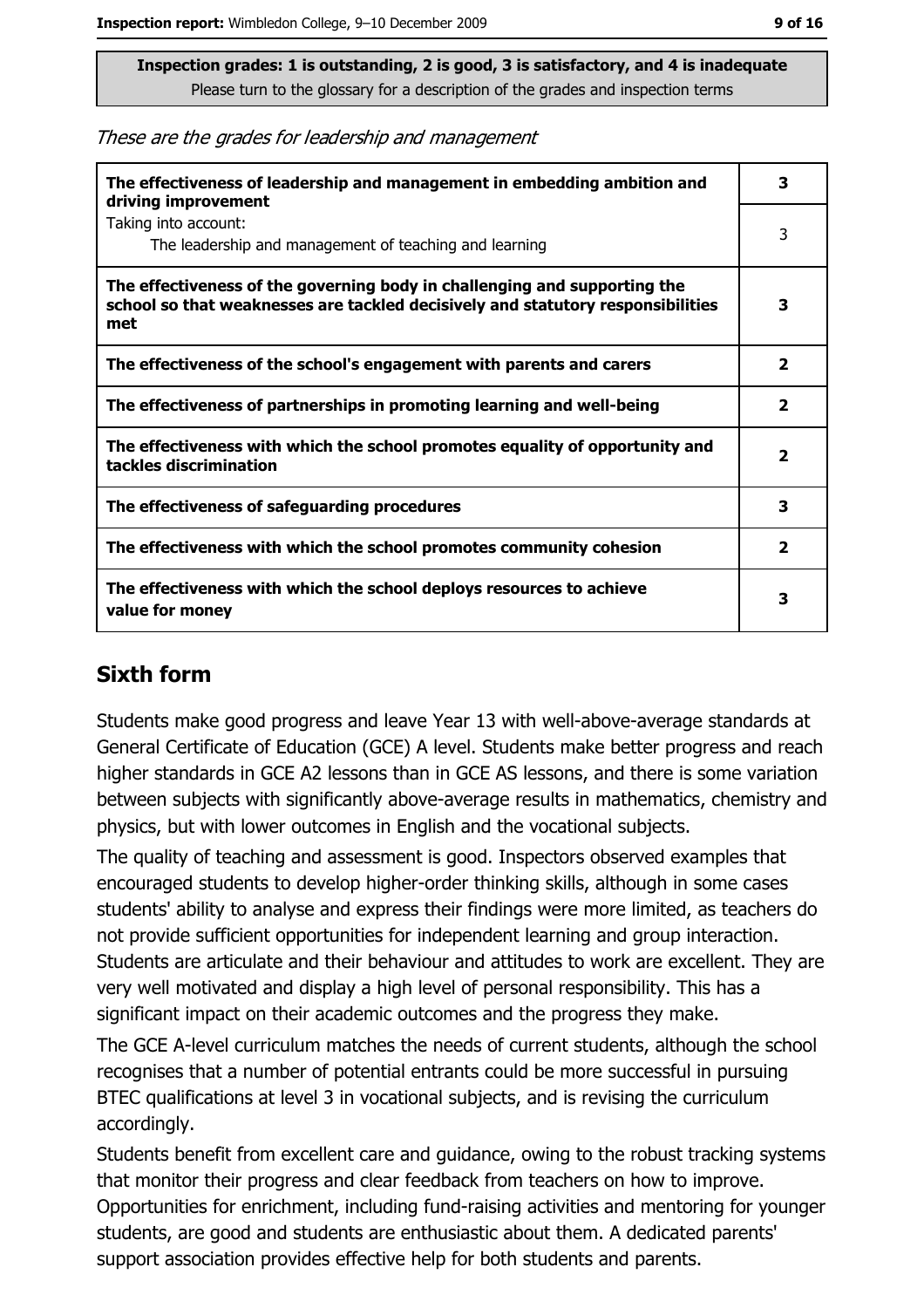Leadership and management of the sixth form are good. Improvements have taken place owing to successful teamwork among senior managers and good planning and support from all teaching staff.

These are the grades for the sixth form

| <b>Overall effectiveness of the sixth form</b> |  |  |
|------------------------------------------------|--|--|
| Taking into account:                           |  |  |
| Outcomes for students in the sixth form        |  |  |
| The quality of provision in the sixth form     |  |  |
| Leadership and management of the sixth form    |  |  |

#### **Views of parents and carers**

The majority of parents and carers report very favourably on the extent of their involvement in school life, the high levels of students' involvement in sporting and other extra-curricular activities, and the excellent pastoral and academic support received by their sons. A significant number of comments were received from parents who expressed a desire for more homework and better communication with the school on the progress of their children. Some also expressed concerns at the disproportionate severity of punishments in relation to students' actions, resulting in fixed-term exclusions and students missing lessons.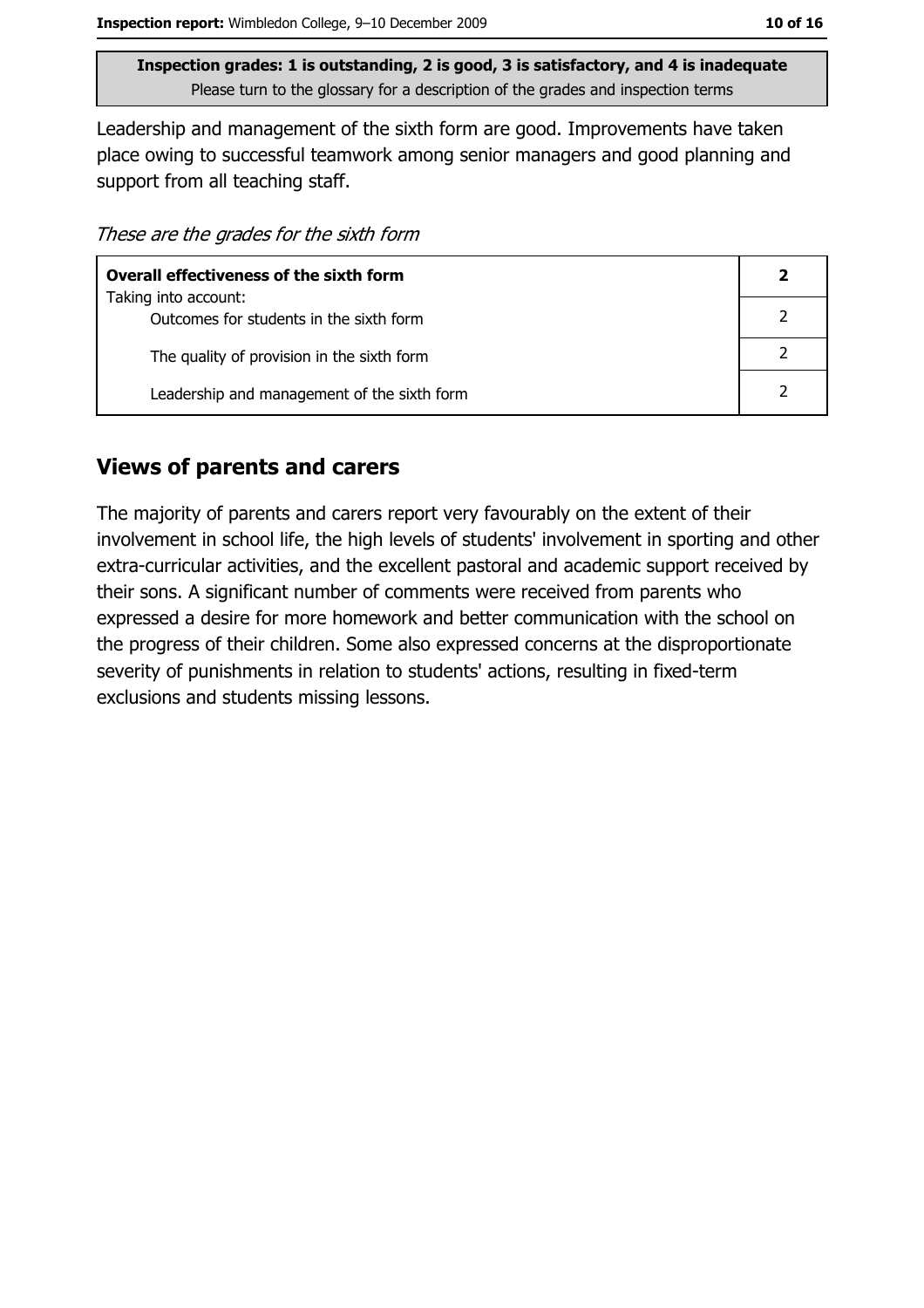#### Responses from parents and carers to Ofsted's questionnaire

Ofsted invited all the registered parents and carers of pupils registered at Wimbledon College to complete a questionnaire about their views of the school.

In the questionnaire, parents and carers were asked to record how strongly they agreed with 13 statements about the school.

The inspection team received 256 completed questionnaires by the end of the on-site inspection. In total, there are 1250 pupils registered at the school.

| <b>Statements</b>                                                                                                                                                                                                                                       | <b>Strongly</b><br><b>Agree</b> |               | <b>Agree</b> |               |              | <b>Disagree</b> |                | <b>Strongly</b><br>disagree |  |
|---------------------------------------------------------------------------------------------------------------------------------------------------------------------------------------------------------------------------------------------------------|---------------------------------|---------------|--------------|---------------|--------------|-----------------|----------------|-----------------------------|--|
|                                                                                                                                                                                                                                                         | <b>Total</b>                    | $\frac{1}{2}$ | <b>Total</b> | $\frac{0}{0}$ | <b>Total</b> | $\frac{1}{2}$   | <b>Total</b>   | $\frac{1}{2}$               |  |
| My child enjoys school                                                                                                                                                                                                                                  | 111                             | 43            | 130          | 51            | 6            | $\overline{2}$  | 5              | $\overline{2}$              |  |
| The school keeps my child<br>safe                                                                                                                                                                                                                       | 119                             | 46            | 122          | 48            | 6            | $\overline{2}$  | $\overline{2}$ | $\mathbf{1}$                |  |
| The school informs me<br>about my child's progress                                                                                                                                                                                                      | 124                             | 48            | 114          | 45            | 13           | 5               | 0              | 0                           |  |
| My child is making enough<br>progress at this school                                                                                                                                                                                                    | 116                             | 45            | 118          | 46            | 13           | 5               | 1              | 0                           |  |
| The teaching is good at this<br>school                                                                                                                                                                                                                  | 109                             | 43            | 128          | 50            | 10           | 4               | 1              | 0                           |  |
| The school helps me to<br>support my child's learning                                                                                                                                                                                                   | 100                             | 39            | 125          | 49            | 19           | $\overline{7}$  | 3              | $\mathbf{1}$                |  |
| The school helps my child to<br>have a healthy lifestyle                                                                                                                                                                                                | 93                              | 36            | 133          | 52            | 22           | 9               | 0              | $\mathbf 0$                 |  |
| The school makes sure that<br>my child is well prepared for<br>the future (for example<br>changing year group,<br>changing school, and for<br>children who are finishing<br>school, entering further or<br>higher education, or<br>entering employment) | 93                              | 36            | 129          | 50            | 12           | 5               | $\mathbf{1}$   | $\mathbf 0$                 |  |
| The school meets my child's<br>particular needs                                                                                                                                                                                                         | 101                             | 39            | 124          | 48            | 18           | 7               | 1              | 0                           |  |
| The school deals effectively<br>with unacceptable behaviour                                                                                                                                                                                             | 127                             | 50            | 103          | 40            | 14           | 5               | 4              | $\overline{2}$              |  |
| The school takes account of<br>my suggestions and<br>concerns                                                                                                                                                                                           | 83                              | 32            | 141          | 55            | 12           | 5               | 3              | $\mathbf{1}$                |  |
| The school is led and<br>managed effectively                                                                                                                                                                                                            | 133                             | 52            | 109          | 43            | 6            | $\overline{2}$  | $\mathbf{1}$   | $\mathbf 0$                 |  |
| Overall, I am happy with my<br>child's experience at this<br>school                                                                                                                                                                                     | 133                             | 52            | 107          | 42            | 8            | 3               | 3              | $\mathbf{1}$                |  |

The table above summarises the responses that parents and carers made to each statement. The percentages indicate the proportion of parents and carers giving that response out of the total number of completed questionnaires. Where one or more parents and carers chose not to answer a particular question, the percentages will not add up to 100%.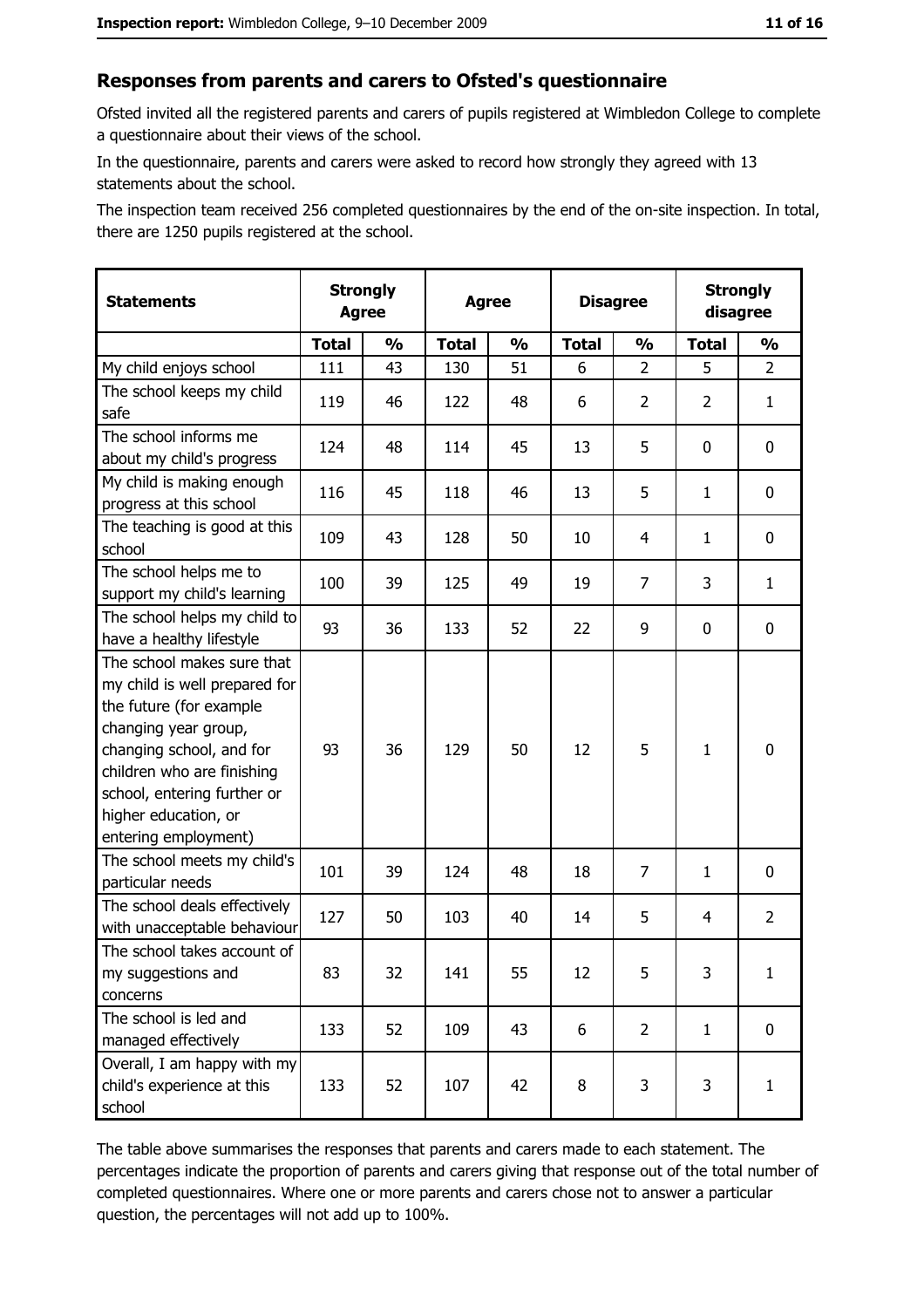## Glossary

| Grade   | <b>Judgement</b> | <b>Description</b>                                                                                                                                                                                                               |
|---------|------------------|----------------------------------------------------------------------------------------------------------------------------------------------------------------------------------------------------------------------------------|
| Grade 1 | Outstanding      | These features are highly effective. An oustanding<br>school provides exceptionally well for its pupils' needs.                                                                                                                  |
| Grade 2 | Good             | These are very positive features of a school. A school<br>that is good is serving its pupils well.                                                                                                                               |
| Grade 3 | Satisfactory     | These features are of reasonable quality. A satisfactory<br>school is providing adequately for its pupils.                                                                                                                       |
| Grade 4 | Inadequate       | These features are not of an acceptable standard. An<br>inadequate school needs to make significant<br>improvement in order to meet the needs of its pupils.<br>Ofsted inspectors will make further visits until it<br>improves. |

## What inspection judgements mean

#### Overall effectiveness of schools inspected between September 2007 and July 2008

|                       | Overall effectiveness judgement (percentage of<br>schools) |      |                     |                   |
|-----------------------|------------------------------------------------------------|------|---------------------|-------------------|
| <b>Type of school</b> | <b>Outstanding</b>                                         | Good | <b>Satisfactory</b> | <b>Inadequate</b> |
| Nursery schools       | 39                                                         | 58   | 3                   | 0                 |
| Primary schools       | 13                                                         | 50   | 33                  | 4                 |
| Secondary schools     | 17                                                         | 40   | 34                  | 9                 |
| Sixth forms           | 18                                                         | 43   | 37                  | $\overline{2}$    |
| Special schools       | 26                                                         | 54   | 18                  | $\overline{2}$    |
| Pupil referral units  | 7                                                          | 55   | 30                  | 7                 |
| All schools           | 15                                                         | 49   | 32                  | 5                 |

New school inspection arrangements were introduced on 1 September 2009. This means that inspectors now make some additional judgements that were not made previously.

The data in the table above were reported in The Annual Report of Her Majesty's Chief Inspector of Education, Children's Services and Skills 2007/08.

Percentages are rounded and do not always add exactly to 100. Secondary school figures include those that have sixth forms, and sixth form figures include only the data specifically for sixth form inspection judgements.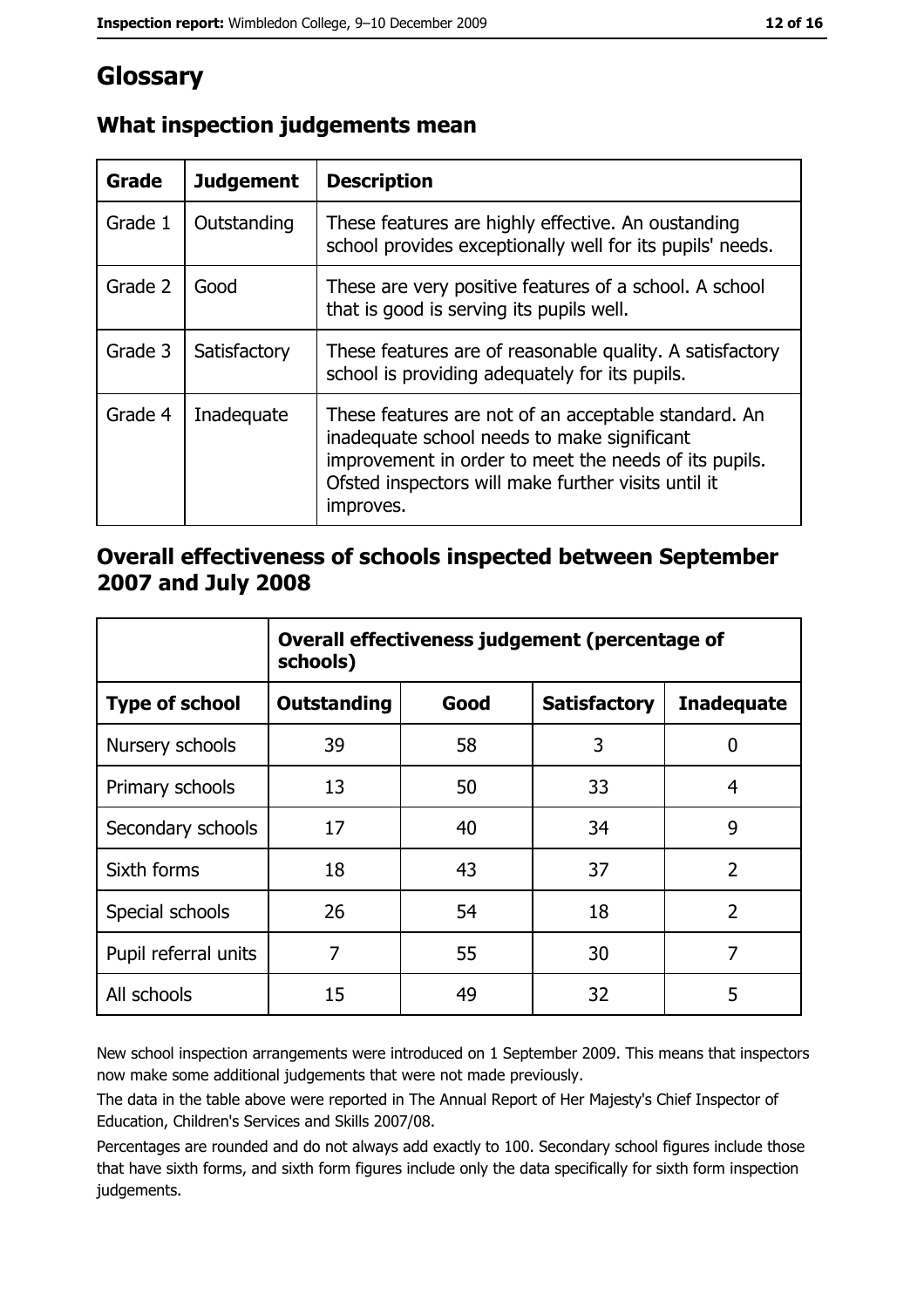# **Common terminology used by inspectors**

| Achievement:                  | the progress and success of a pupil in<br>their learning, development or training.                                                                                                                                                                                                                           |
|-------------------------------|--------------------------------------------------------------------------------------------------------------------------------------------------------------------------------------------------------------------------------------------------------------------------------------------------------------|
| Attainment:                   | the standard of the pupils' work shown by<br>test and examination results and in<br>lessons.                                                                                                                                                                                                                 |
| Capacity to improve:          | the proven ability of the school to<br>continue improving. Inspectors base this<br>judgement on what the school has<br>accomplished so far and on the quality of<br>its systems to maintain improvement.                                                                                                     |
| Leadership and management:    | the contribution of all the staff with<br>responsibilities, not just the headteacher,<br>to identifying priorities, directing and<br>motivating staff and running the school.                                                                                                                                |
| Learning:                     | how well pupils acquire knowledge,<br>develop their understanding, learn and<br>practise skills and are developing their<br>competence as learners.                                                                                                                                                          |
| <b>Overall effectiveness:</b> | inspectors form a judgement on a school's<br>overall effectiveness based on the findings<br>from their inspection of the school. The<br>following judgements, in particular,<br>influence what the overall effectiveness<br>judgement will be.                                                               |
|                               | The school's capacity for sustained<br>improvement.<br>Outcomes for individuals and groups<br>of pupils.<br>The quality of teaching.<br>The extent to which the curriculum<br>meets pupil's needs, including where<br>relevant, through partnerships.<br>The effectiveness of care, guidance<br>and support. |
| Progress:                     | the rate at which pupils are learning in<br>lessons and over longer periods of time. It<br>is often measured by comparing the<br>pupils' attainment at the end of a key<br>stage with their attainment when they<br>started.                                                                                 |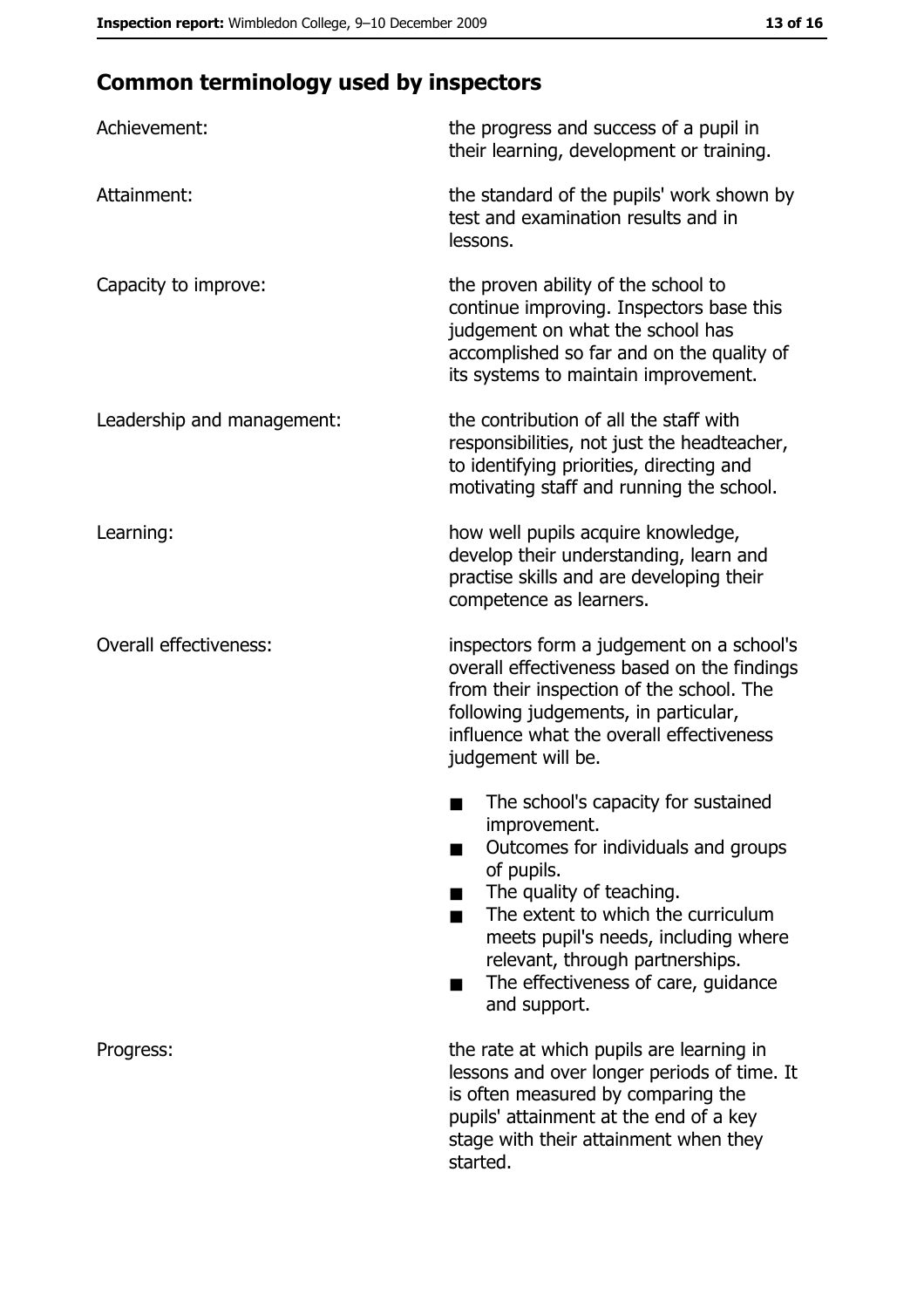This letter is provided for the school, parents and carers to share with their children. It describes Ofsted's main findings from the inspection of their school.



#### 11 December 2009

Dear Students,

Inspection of Wimbledon College, Edge Hill, Wimbledon, SW19 4NS

Thank you for the warm welcome you gave to the inspection team when we visited your school recently. We enjoyed being in your lessons, looking at the work in your lessons and talking with you, and were impressed by how courteous and polite you were.

These were the main things we found out about your school.

- Wimbledon College provides you with a satisfactory educational experience and the  $\blacksquare$ majority of you leave at the end of Year 11 and in the sixth form with high standards in your GCSE and A-level examinations.
- $\blacksquare$ The care, guidance and support you receive are good and help you develop into well-behaved, considerate and responsible young men. Additional support in your studies is good and you are able to make informed choices about which courses to follow in Years 9, 10 and 11.
- The headteacher and staff have worked effectively to improve your standards  $\blacksquare$ through monitoring your progress regularly and creating a caring and respectful school community.
- The school provides you with a curriculum that meets your needs and helps you  $\blacksquare$ excel in some areas, particularly mathematics, science, sports and a range of extra-curricular activities.
- The sixth form provides you with a good standard of education.  $\blacksquare$

To help the school improve further, the school's leaders have agreed to ensure that:

- teachers match lesson activities more closely to your abilities, consistently mark  $\blacksquare$ your class and homework and ensure that, wherever possible, you are given precise feedback on how to improve, how to correct your work and catch up on work missed, to help you do even better in your studies
- managers observing your lessons focus more on your learning and progress and  $\blacksquare$ how teachers assess this, so that the best teaching practice can be shared and all of you are helped to make greater progress and achieve higher standards.

You can do your part to help by continuing to behave well and to excel in your studies. We wish you all the best for your future.

Yours sincerely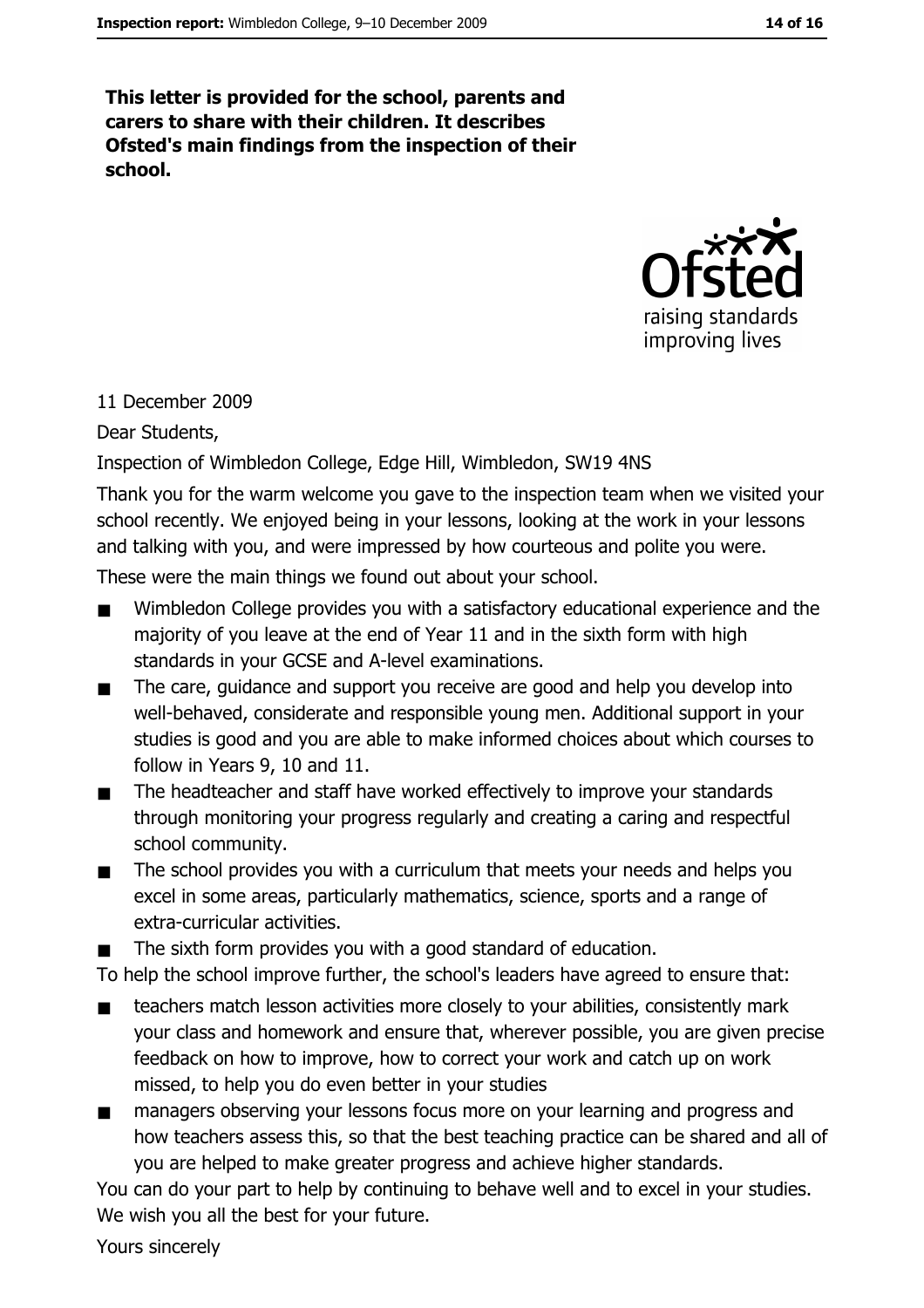Meena Wood Her Majesty's Inspector